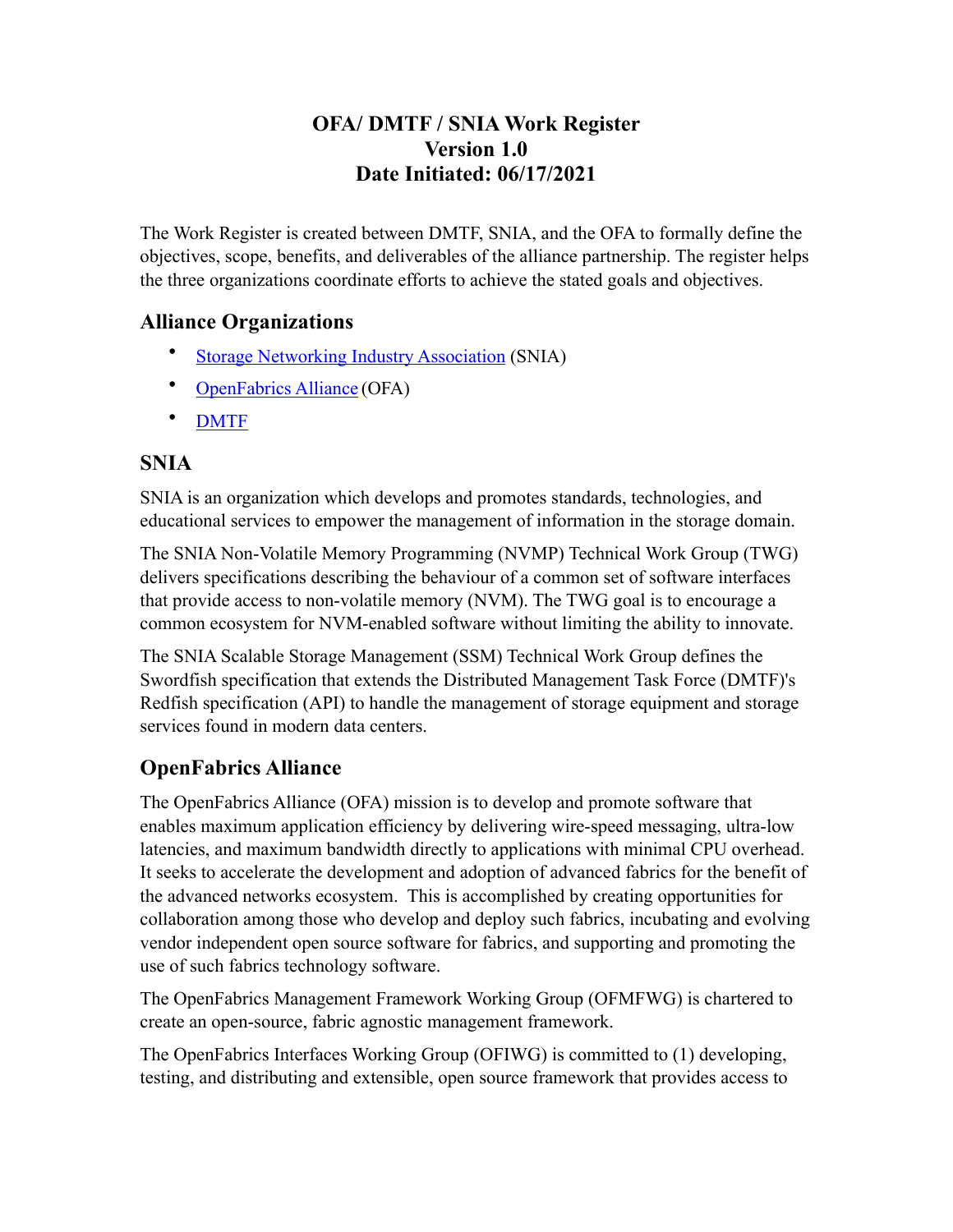high-performance fabric interfaces and services; and (2) extensible, open source interfaces aligned with ULP and application needs for high-performance fabric services.

The Fabric Software Development Platform Working Group (FSDPWG) supports a multi-vendor, multi-fabric cluster that is made available to OFA members for developing, testing, and validating networking software and hardware. It delivers on the OFA's mission to accelerate the development and adoption of advanced fabrics for the benefit of the advanced network ecosystems.

The Marketing Working Group (MWG) has the charter to promote the benefits of OFA and accelerate the adoption of existing and emerging advanced fabric technologies.

# **DMTF**

DMTF is an industry standards organization working to simplify the manageability of network accessible technologies through open and collaborative efforts by leading technology companies. DMTF creates and drives the international adoption of interoperable management standards, supporting implementations that enable the management of diverse traditional and emerging technologies including cloud, virtualization, network, and infrastructure.

The Redfish Forum is responsible for the DMTF's Redfish®. The Redfish standard is designed to deliver simple and secure management for converged, hybrid IT and the Software Defined Data Center (SDDC). Both human readable and machine capable, Redfish leverages common Internet and web services standards to expose information directly to the modern tool chain.

The Redfish Forum has chartered a Fabrics Task Force to develop Redfish models and schema for various fabrics.

## **Alliance Goals and Scope**

The OpenFabrics Alliance has launched an effort to design and develop an open Fabric Management framework (OFMF) consisting of common APIs and methods to deliver security, provide route management, and maintain optimized performance. The new Fabric Management framework will utilize DMTF Redfish and SNIA Swordfish. The goals of OFMF are to

- Extend fabrics management for existing and future fabrics technologies.
- Add value-add fabric-agnostic capabilities such as workload-management, performance load-balancing, reliability-enhancements, and orchestration.

The Redfish Forum wants to extend the fabric model and other fabrics and would value the fabric management expertise from the OpenFabrics Alliance.

The goal of the alliance is to release a Redfish model/schema update which includes model extension for managing a variety of fabrics as well as any Swordfish model/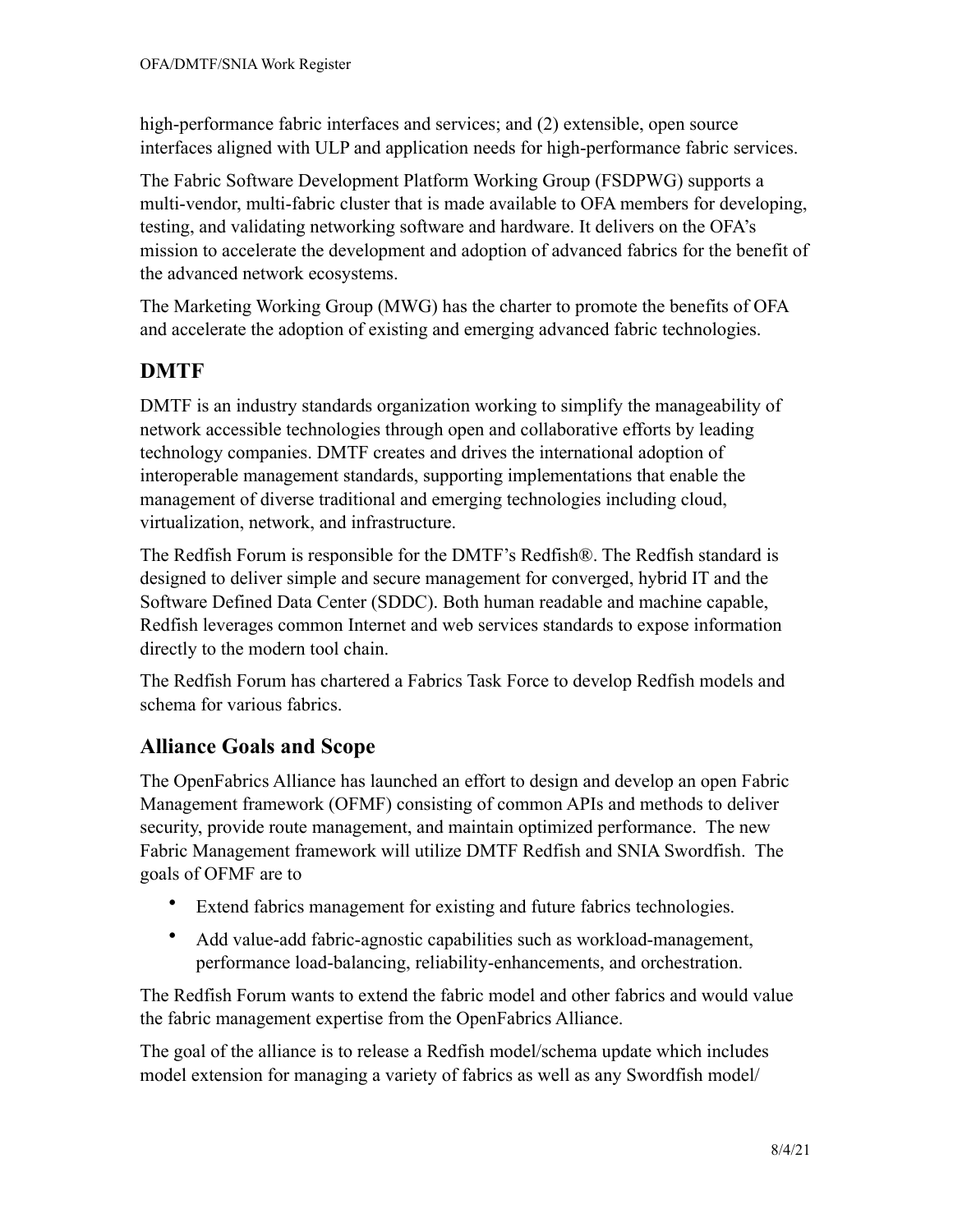schema updates to support storage fabric management workload and resource orchestration use-cases.

#### **Limitations**

OFA, DMTF, and SNIA have differing policies for both how contributions are made, and governance of any outputs of the work. The collaboration must respect those policies.

Each organization's contributions are necessarily limited by the availability of volunteer resources.

OFA will not produce delegated standards that conflict or diverge from existing or proposed DMTF or SNIA standards where possible.

### **Alliance Organization Assets**

The alliance will reference the DMTF Redfish and SNIA Swordfish specifications and ecosystems, including draft and work-in-progress content. In addition, the alliance will leverage and extend DMTF and SNIA open-source tools, as needed, to develop the OpenFabrics Management Framework, proof-of-concept(s), and demonstration(s).

### **Milestones / Dates**

This section is to list specific milestones that will be accomplished by the alliance partnership.

| <b>Milestone/Deliverables</b>                                               | <b>Timeframe</b>   |
|-----------------------------------------------------------------------------|--------------------|
| DMTF, SNIA, and OFA approves of Work Register                               | June/July<br>2021  |
| DMTF, SNIA, and OFA announce the new trilateral agreement as<br>appropriate | <b>July 2021</b>   |
| DMTF Redfish schema releases with fabric management extensions              | $On-going$         |
| SNIA Swordfish schema releases with storage-fabric management<br>extensions | $On-going$         |
| OFA proof-of-concept demonstrations and presentations                       | $As-$<br>scheduled |
| Support for the collaboration at industry events to be identified           | $On-going$         |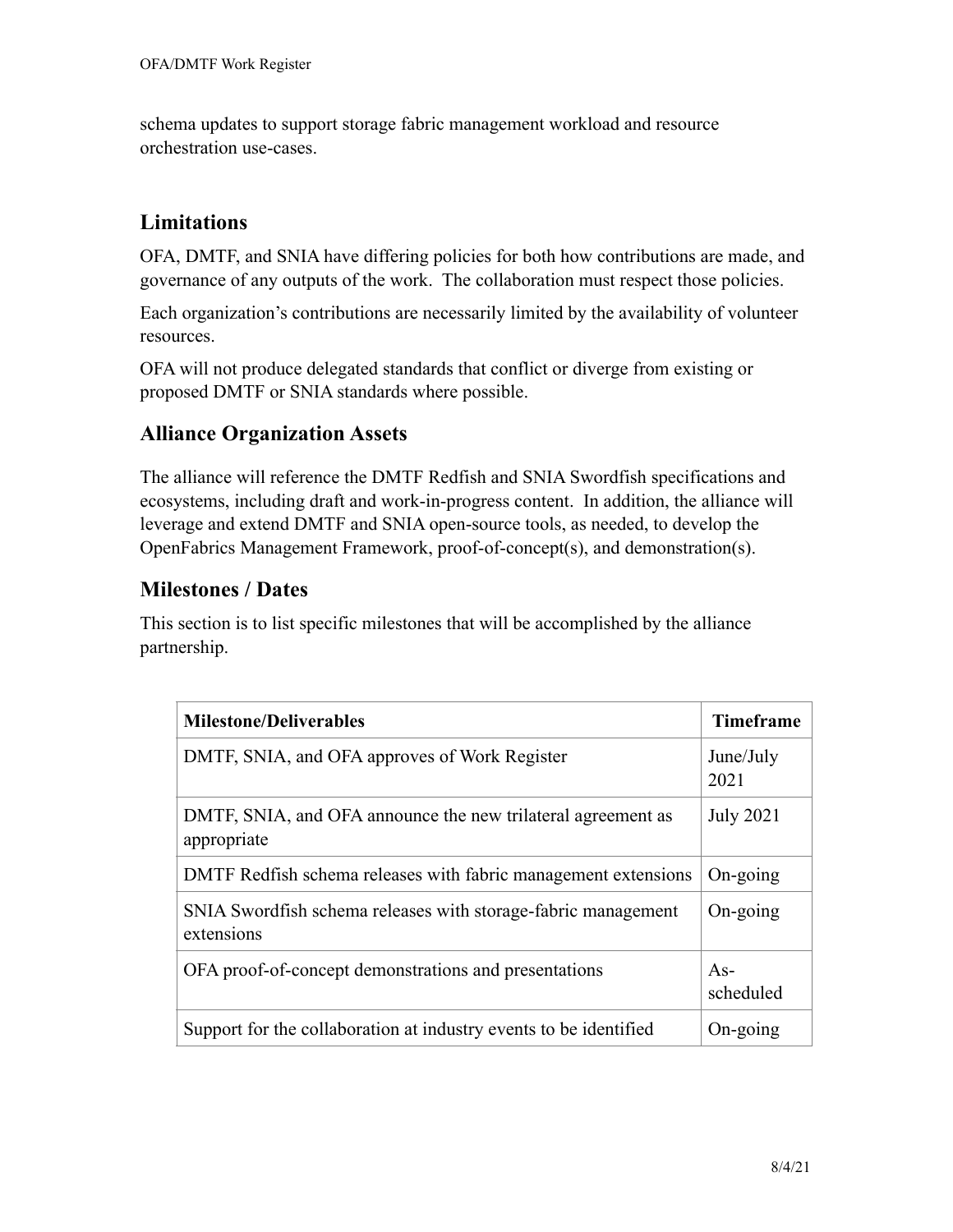#### **Access**

DMTF, SNIA, and the OFA may want to provide documentation and collateral to each other. This information can be exchanged publicly as appropriate.

Providing access to documents

- DMTF will provide access to information and specifications available by releasing and posting documents on the public DMTF website. The documents will be released as either "Work-in-Progress", "Informational", or "Standard"
- SNIA will share updates & Work in Progress Drafts of the specification, profiles, registries, schema, and supporting documentation produced by the Scalable Storage Management Technical Work Group
- OFA: All OFA meetings, code bases, and collateral are open source. Existing code is dual licensed GPLv2 and BSD.

Feedback and contributions which may involve intellectual property:

- OFA can submit feedback and contributions to DMTF specifications via the DMTF Technology Submission Portal (dmtf.org/standards/feedback), subject to the terms of the DMTF Intellectual Property Rights Agreement set forth on such portal.
- OFA can submit feedback and contributions to SNIA specification through the SNIA Standards Feedback Submission Portal (snia.org/feedback) subject to the SNIA Feedback Contribution Agreement set forth on the portal.
- DMTF and SNIA can submit feedback and contributions to OFA specifications and proof-of-concepts by participating in an OFA working group. Note - there is no cost to join an OFA working group and membership is open to all. Membership in the OFA is only required to lead or vote in a working group. Instructions on how to join a working group is readily available on the OFA web site.

## **Work Register Review Date**

The next review date is expected to be June 2022

The DMTF work register review processes can be found in [DS4003.](https://www.dmtf.org/dsp/DSP4003)

#### **Resources Identified / Points of Contact:**

Below are the members of each organization that will act as points of contact between the two organizations.

 $OFA$ 

- OFA Chair, Doug Ledford (dledford@redhat.com)
- OFA Vice Chair, Phil Cayton (phil.cayton@intel.com)
- OFA Executive Director, Treasurer, Jim Ryan (jimdryan@gmail.com)